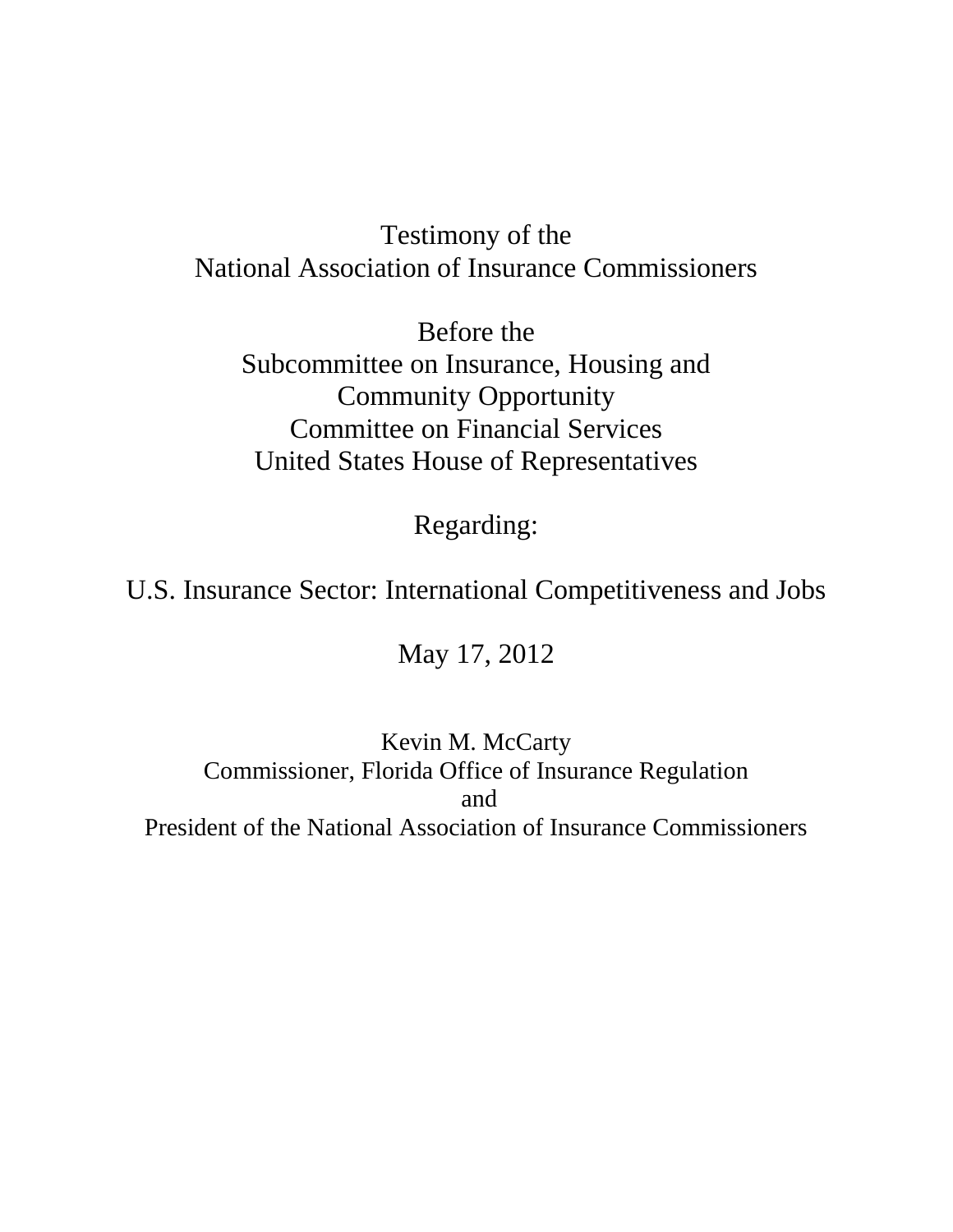#### **Introduction**

Chairman Biggert, Ranking Member Gutierrez, and members of the Subcommittee, thank you for the opportunity to testify today. My name is Kevin McCarty, and I am the Commissioner of Insurance for the State of Florida. I am here as President of the National Association of Insurance Commissioners (NAIC), and I present this testimony on behalf of that organization. The NAIC is the United States standard-setting and regulatory support organization created and governed by the chief insurance regulators from the 50 states, the District of Columbia, and five U.S. territories. Through the NAIC, we establish standards and best practices, conduct peer review, and coordinate our regulatory oversight. NAIC members, together with the central resources of the NAIC, form the national system of state-based insurance regulation in the U.S.

Insurance markets have evolved over the years to become increasingly global, interconnected, and convergent – a trend that will undoubtedly continue in years to come. Insurance regulators are heavily invested in the future of insurance globally, and the NAIC is committed to coordinating with our regulator colleagues, both domestically and internationally, to ensure open, competitive, stable markets around the world. In this regard, the most important thing we can do is to promote a level playing field across the globe through strong regulatory systems while recognizing that there will continue to be different cultural, legal, and operational differences in regulatory regimes around the world. Our state-based system in the U.S. has a strong track record of evolving to meet the challenges posed by dynamic markets, and we continue to believe that well-regulated markets both here and abroad make for well-protected policyholders.

Today, I will provide the Committee with an overview of the NAIC's involvement in recent international discussions and key international regulatory developments that promote wellregulated markets abroad and protect policyholder interests. Specifically, I would like to focus my comments on three major areas: 1) international regulatory standard-setting, 2) trade and economic development, and 3) enhancement of coordination and communication among international insurance regulators.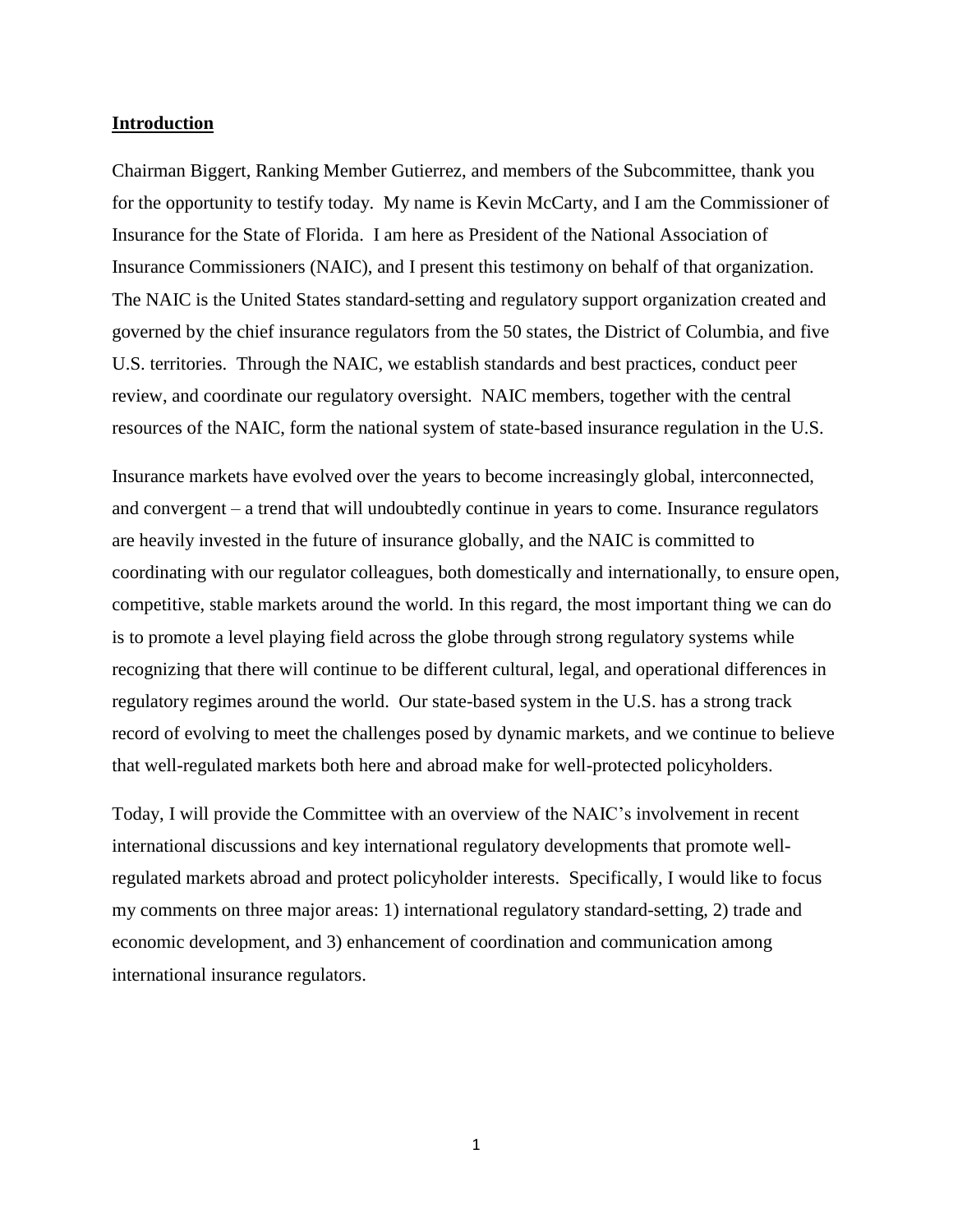### **International Regulatory Standard-Setting**

Insurance is critical to the U.S. economy and plays an equally important role in global markets. The United States is the world's largest national insurance market, with more than one-third of the total global market share. In fact, the U.S. had more insurance business written within its borders than countries ranked 2 to 6 combined in 2010, and many of our states are home to more insurance activity than most countries around the world. Six of our states rank in the top 20 leading markets in direct written premium alone.

Our market leadership, however, is not based only on market share or premium dollar amount. We believe U.S. state insurance regulators provide leadership in the international regulatory community by setting strong standards, developing creative solutions to new and existing regulatory challenges, and consistently seeking to increase transparency and understanding in our efforts to protect policyholders' interests.

In this regard, we are pleased to work hand in hand with the Federal Insurance Office (FIO) in many of these international initiatives. FIO has an important role to play as a representative of the federal government in such discussions, and we are working hard to build a constructive partnership. While we expect the FIO to increase its level of engagement with the international regulatory community, the fact remains that state regulators have ultimate responsibility for implementing any new international standards. It is therefore critical that any international discussions and agreements relating to regulatory prerogatives continue to be made with the full participation and agreement of U.S. insurance regulators.

# *IAIS Initiatives*

The NAIC was a founding member of the International Association of Insurance Supervisors, the IAIS, for short. Established in 1994, the IAIS has a membership that includes insurance regulators and supervisors from over 190 jurisdictions in 140 countries. Additionally, more than 120 organizations and individuals participate to some degree in the activities of the IAIS as Observers.

The IAIS is led by an Executive Committee, which has three representatives from the United States, including Dr. Terri Vaughan, the NAIC's Chief Executive Officer, Michael McRaith, the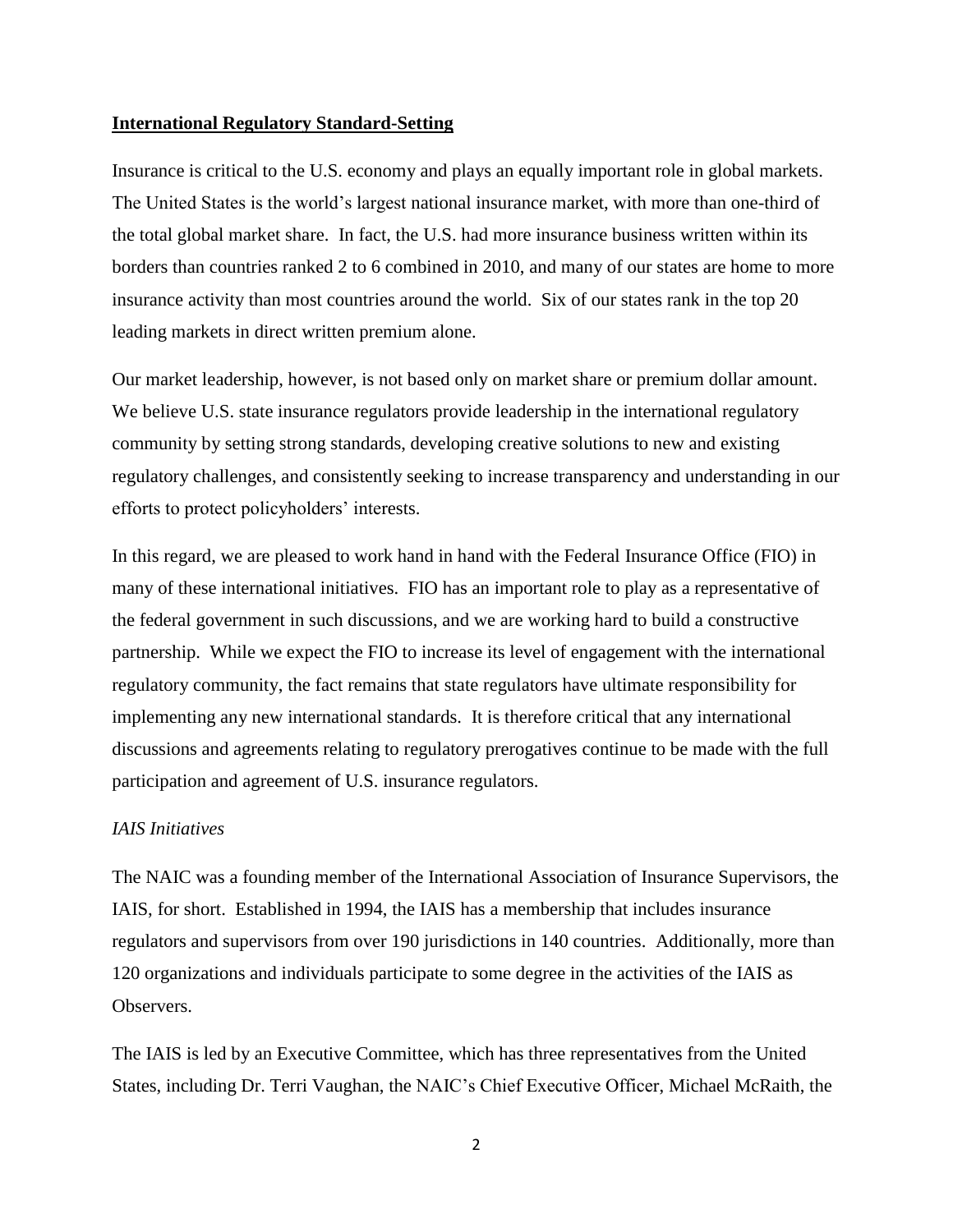Director of the FIO, and myself as President of the NAIC. Additionally, U.S. insurance regulators and NAIC staff are active participants in almost all of the twenty working parties of the IAIS, serving as the Chair of the Solvency Subcommittee, and the Vice Chairs of three other working parties: the Financial Stability Committee, the Supervisory Forum, and the Standards Observance Subcommittee. Our active participation and leadership roles in these various working parties continues to ensure that the national system of state-based insurance regulation in the U.S. has a prominent voice in the international arena as we discuss global insurance principles and standards.

The NAIC is devoting significant resources and energy to international standard setting through involvement at the IAIS and other international bodies such as the Organization for Economic Cooperation and Development (OECD). We were integral to the development of updated IAIS Insurance Core Principles (ICPs), approved last October, which provides the basis for the International Monetary Fund's insurance sector assessment in their Financial Sector Assessment Program (FSAP). The FSAP is designed to assess a particular jurisdiction's regulation of financial institutions. The last time the IMF assessed U.S. insurance regulation was in 2010, when the FSAP found that U.S. insurance regulators observed or largely observed 25 of the 28 IAIS ICPs. The IMF stated about the U.S. system: "There is generally a high level of observance of the Insurance Core Principles. Aspects of regulatory work such as data collection and analysis in relation to individual insurance companies are world leading. There are mechanisms to ensure individual states implement solvency requirements effectively."

The NAIC and state regulators are also active at the IAIS Financial Stability Committee, which is currently in the process of developing a methodology for identifying Globally Systemic Important Insurers (or G-SIFIs) at the request of the Financial Stability Board (FSB). As members of this Committee and with the NAIC as vice-chair, U.S. insurance regulators along with the FIO have extensive input into the ongoing IAIS process as the IAIS Financial Stability Committee works on this important issue.

In addition to participating and often leading these IAIS efforts, we especially look forward to hosting the IAIS annual conference here in Washington, DC, this October.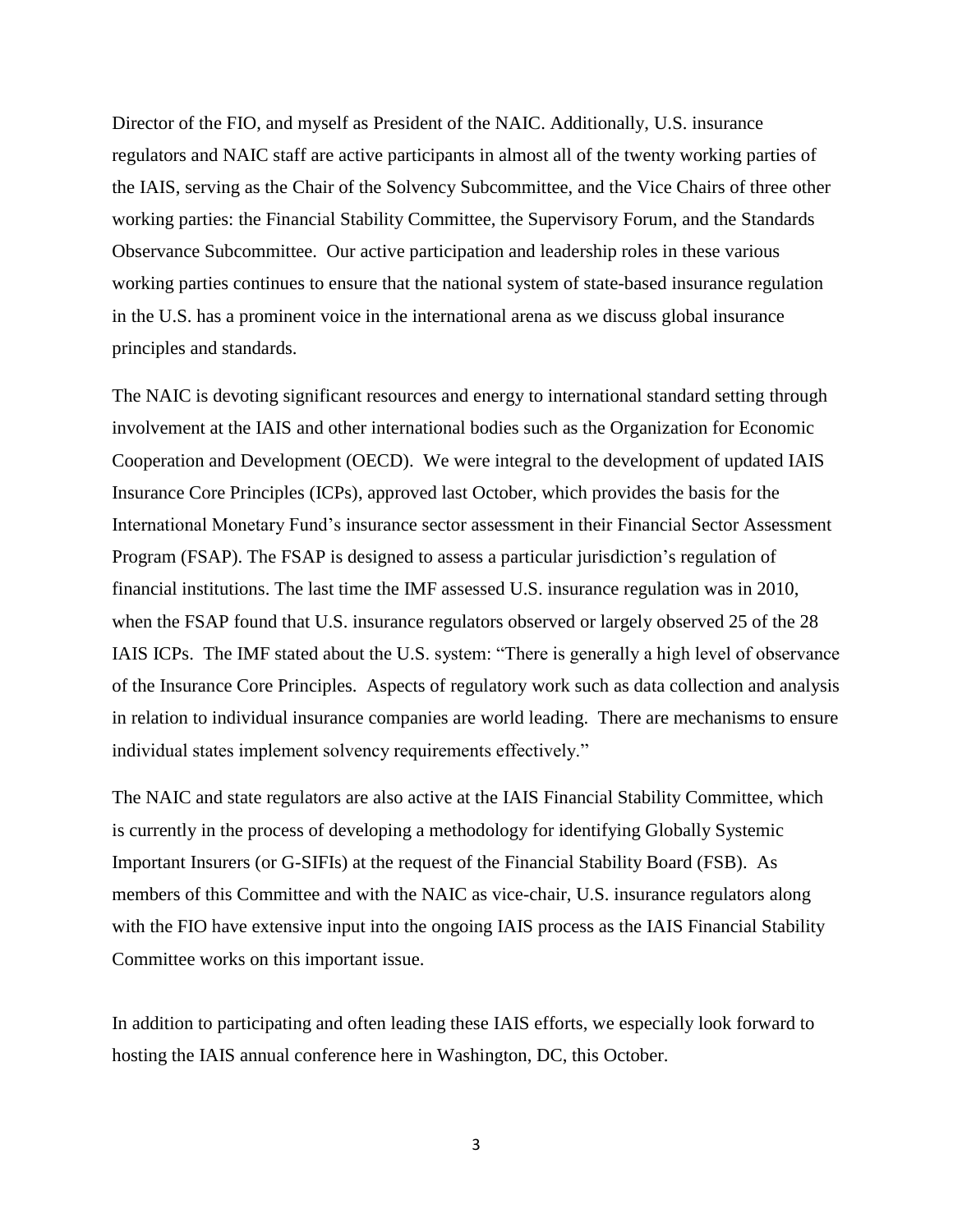### *Joint Forum*

The NAIC is also very active in the Joint Forum. Established in 1996 under the Basel Committee on Banking supervision, the International Organization of Securities Commissions, and the IAIS, the forum strives to deal with issues common to the banking, securities, and insurance sectors, including the regulation of financial conglomerates. The chairmanship of the Joint Forum rotates every two years among the standard setting bodies and in 2012, NAIC CEO Dr. Vaughan, was appointed Chair of the Joint Forum on behalf of the IAIS. Dr. Vaughan and her colleagues are focusing their efforts on enhanced communication between regulators, developing guidance and principles to encourage cross-sector consistency and reduce opportunities for arbitrage, and identifying duplication in work efforts. Current work of the Joint Forum includes studies on the cross-sectoral interactions of mortgage insurance, emerging longevity risk, and point-of-sale disclosures to consumers.

# *Financial Stability Board*

The recent financial crisis has clearly demonstrated that it is not sufficient to focus on a single sector any longer, and we are increasingly being asked to participate in global dialogues with international supervisors and standard setters from across the financial spectrum. The FSB coordinates at the international level the work of international standard setting bodies and national financial authorities to address vulnerabilities affecting the global financial system and to develop and promote the implementation of effective supervisory and regulatory policies promoting financial stability.

The U.S., represented by the United States Treasury Department, Federal Reserve Board of Governors, and the Securities and Exchange Commission, is a member of the FSB, which is engaging directly with the IAIS on critical issues including the identification of G-SIFIs. The involvement of insurance regulators is essential as the FSB tends to have a bank-centric focus, but its decisions have an impact beyond the banking sector. Through the IAIS, we continue to stress that the insurance business model needs to be distinguished from the banking business model when discussing and applying any new regulatory requirements.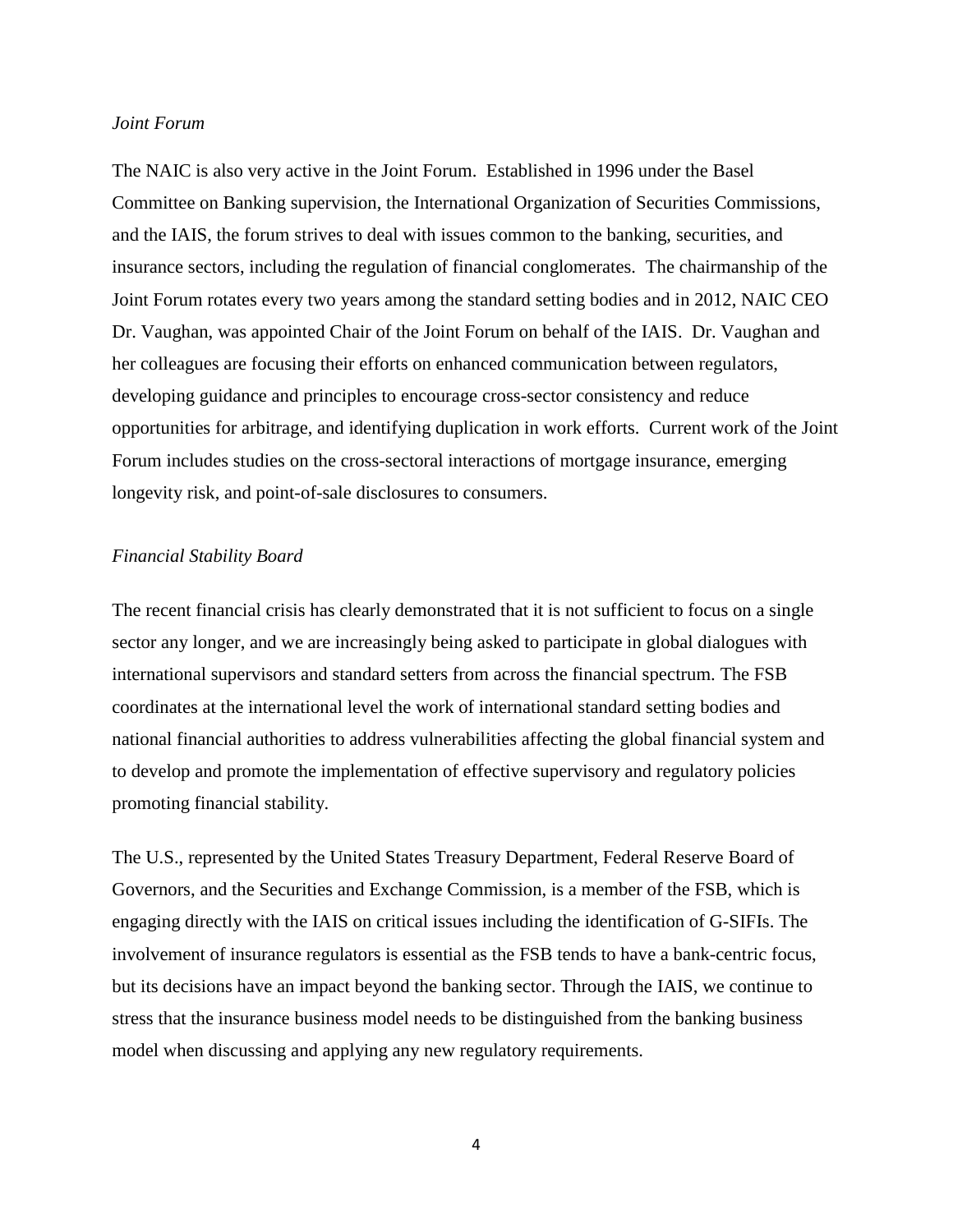U.S. insurance regulators also continue to provide input to the FSB on systemic risk to ensure that the insurance sector perspective is appropriately represented at the FSB and that the FSB takes into account the differences among business models when promulgating any recommendations regarding the identification and appropriate regulation of non-bank SIFIs. I would encourage federal regulators and legislators alike to be mindful of both the scope and speed of the FSB's activity, and work to ensure that appropriate deference be provided to the regulatory authorities of member nations.

#### **Economic Development and Trade**

Next, I would like to focus on the insurance sector's critical role in promoting economic growth. In order to ensure that growth, we must maintain a level playing field here and abroad in order to create and protect jobs. There are a number of ways we as U.S. regulators are encouraging economic growth of the insurance sector for U.S. based insurers. We continue to promote a global regulatory approach based on fundamental, collective principles of solvency and consumer protection. We also continue to promote transparency and due process in international standard setting, which are critical to consumer confidence in insurance products, and should be primary considerations reflected in any recommended international standards.

State regulators are also keenly aware of the importance of international trade and trade agreements for economic development. As the Office of the United States Trade Representative (USTR) negotiates trade agreements such as the ongoing Trans-Pacific Partnership agreement and seeks improved market access for U.S. insurers, the NAIC provides technical expertise and advice. Our partnership with the USTR dates back to the early 1990s at a time when the North American Free Trade Agreement and World Trade Organization's – General Agreement on Trade in Services (GATS) were negotiated.

In providing expert regulator guidance to the USTR on technical provisions relating to insurance, state insurance regulators and the NAIC seek to ensure that agreements and policies under discussion will promote stable regulatory practices in other countries. We help our negotiators make the case that a liberalized market does not mean the weakening of regulatory standards by illustrating the openness of the U.S. market to foreign competition (over 20% of the U.S. insurance market is foreign controlled), yet we maintain an effective supervision of the market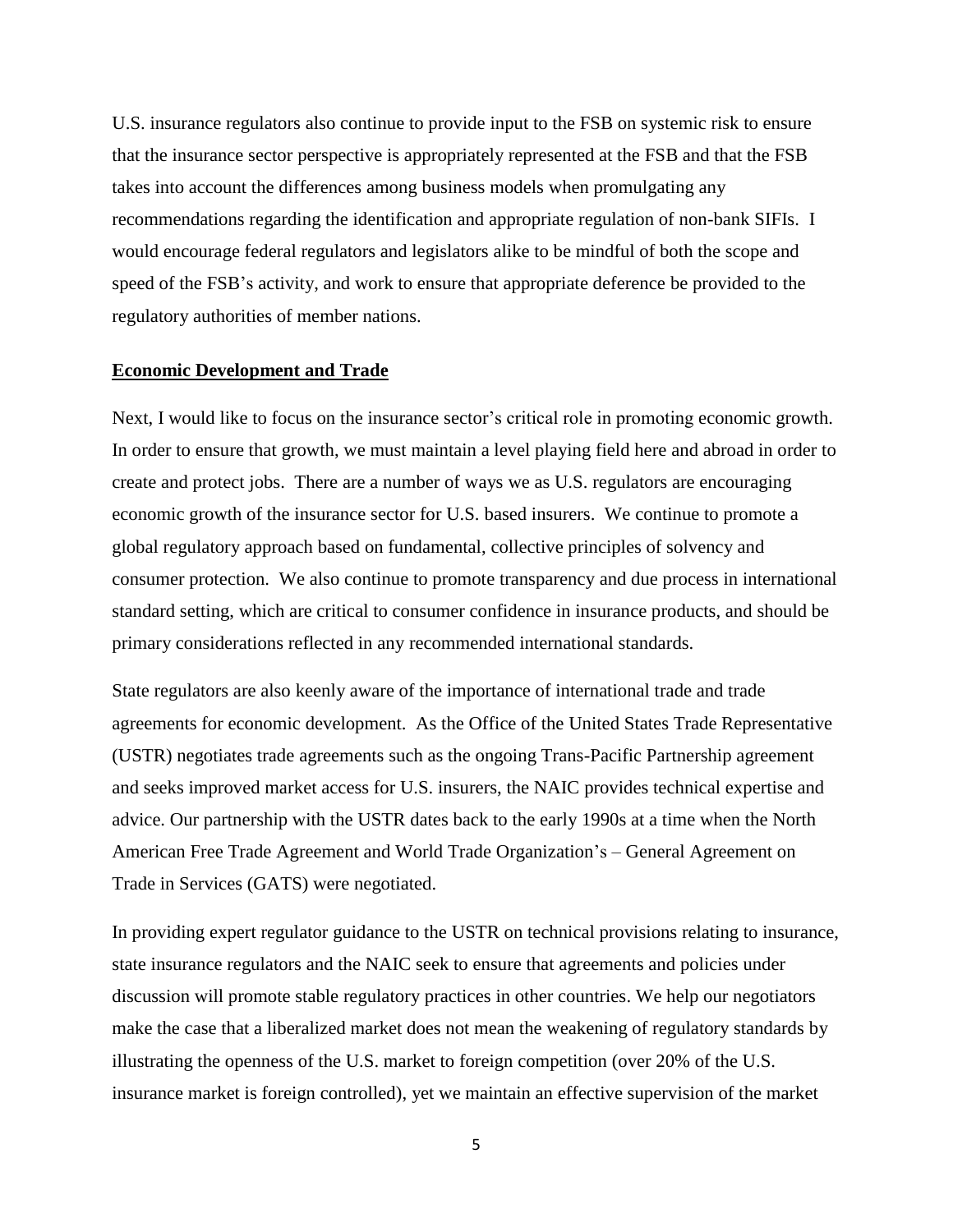place. We also illustrate to our trading partners the importance of insurance to our State economies and show the number of jobs the insurance sector supports back home and how insurance increases economic output. Furthermore, we discuss the role insurance plays in social policy through mitigating risk and protecting our citizens from the potentially devastating financial losses from floods or other natural disasters. The NAIC also plays a role in ensuring that the commitments that the U.S. undertakes in these agreements is consistent with existing State laws, and where necessary consult with the relevant States to effect changes that can eliminate unnecessary "reservations" to U.S. trade commitments.

In addition to such negotiations, the U.S. and a number of our trading partners hold annual insurance dialogues organized by the USTR, including China, Japan and recently Korea as part of their entry into force of the U.S.-Korea Free Trade Agreement. The NAIC serves as the representative for the regulators and participates in each of these dialogues, working side by side with our trade negotiators and providing guidance as they work to overcome remaining trade barriers. Ultimately, our role as technical advisors is to illustrate the benefits that our consumers have reaped from our open markets and also to ensure that USTR has the best technical advice on hand as they seek commitments from our trading partners during negotiations.

Through the NAIC's International Insurance Relations (G) Committee we provide technical assistance to developing economies. Over the years we have developed memoranda of understanding with 13 foreign countries to provide this assistance and regulatory cooperation. Often at the request of these foreign regulators, we regularly send U.S. insurance regulators and NAIC staff to provide the technical training that these countries need. The goal of these pro-bono projects is to aid these countries as they develop their insurance markets into stable and vibrant markets where U.S. insurers may ultimately be able to provide services. We also seek to partner with multilateral development banks such as the World Bank and the Asia Development Bank to provide the training.

Last, the NAIC is represented on the Organization for Economic Cooperation and Development's (OECD) Insurance and Private Pensions Committee by Pennsylvania Insurance Commissioner Michael Consedine. In that capacity, Commissioner Consedine attends OECD Committee and Subcommittee meetings and serves as the U.S. regulator expert on insurance, while sitting side by side with the Commerce & Treasury Departments. The NAIC drafts and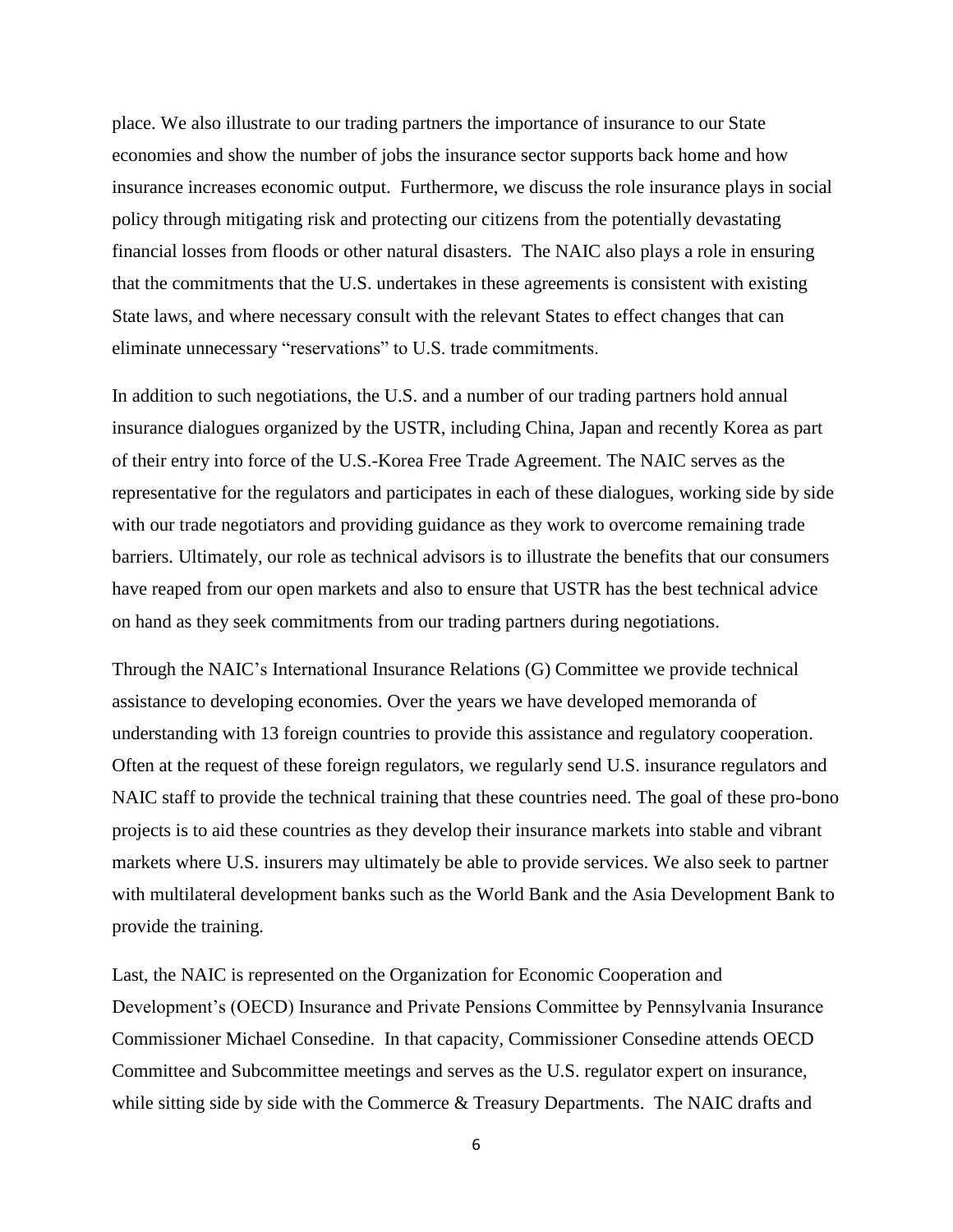comments on insurance related papers, acts as the coordinating body in the completion of statistical questionnaires, and presents information about the U.S. system of insurance regulation.

### **Enhancing Communication and Coordination Among Regulators**

Another area of focus I want to raise with you today is the importance of our improved information exchange and better coordination with our international regulatory counterparts. Through the NAIC we are redoubling efforts to strengthen supervision through enhanced coordination and better communication between regulators. State insurance supervisors are frequently involved in technical exchanges, training programs, and other forms of regular dialogue.

Our International Insurance Relations (G) Committee and International Regulatory Cooperation Working Group are tasked with strengthening international regulatory systems by interacting with international regulators, reviewing proposed laws and regulations for insurance supervisors in countries updating their regulatory structure and those with emerging economies, conducting educational seminars to provide an understanding of the U.S. system of regulation, and establishing fellowship opportunities between U.S. and foreign insurance regulators, among other things. The NAIC also launched its own Solvency Modernization Initiative (SMI) in 2008 as part of our continuous improvement process. As part of that initiative, we are examining international developments regarding insurance supervision, banking supervision, and international accounting standards, and will consider potential applications for U.S. insurance regulation.

## *ComFrame and Supervisory Forum*

One key initiative NAIC members and staff are working on is the development of a Common Framework or "ComFrame" for the Supervision of Internationally Active Insurance Groups, or IAIGs. This project, conducted through the IAIS, aims to make group-wide supervision of IAIGs more effective, foster cooperation and coordination among supervisors around the world and to close regulatory gaps. The ultimate role of ComFrame is still under discussion and will continue to develop; however, the intent is given by its name – a common framework – one that lays out how supervisors around the globe can work together to supervise internationally active insurance groups. ComFrame should not be an additional layer of prescriptive requirements, but rather a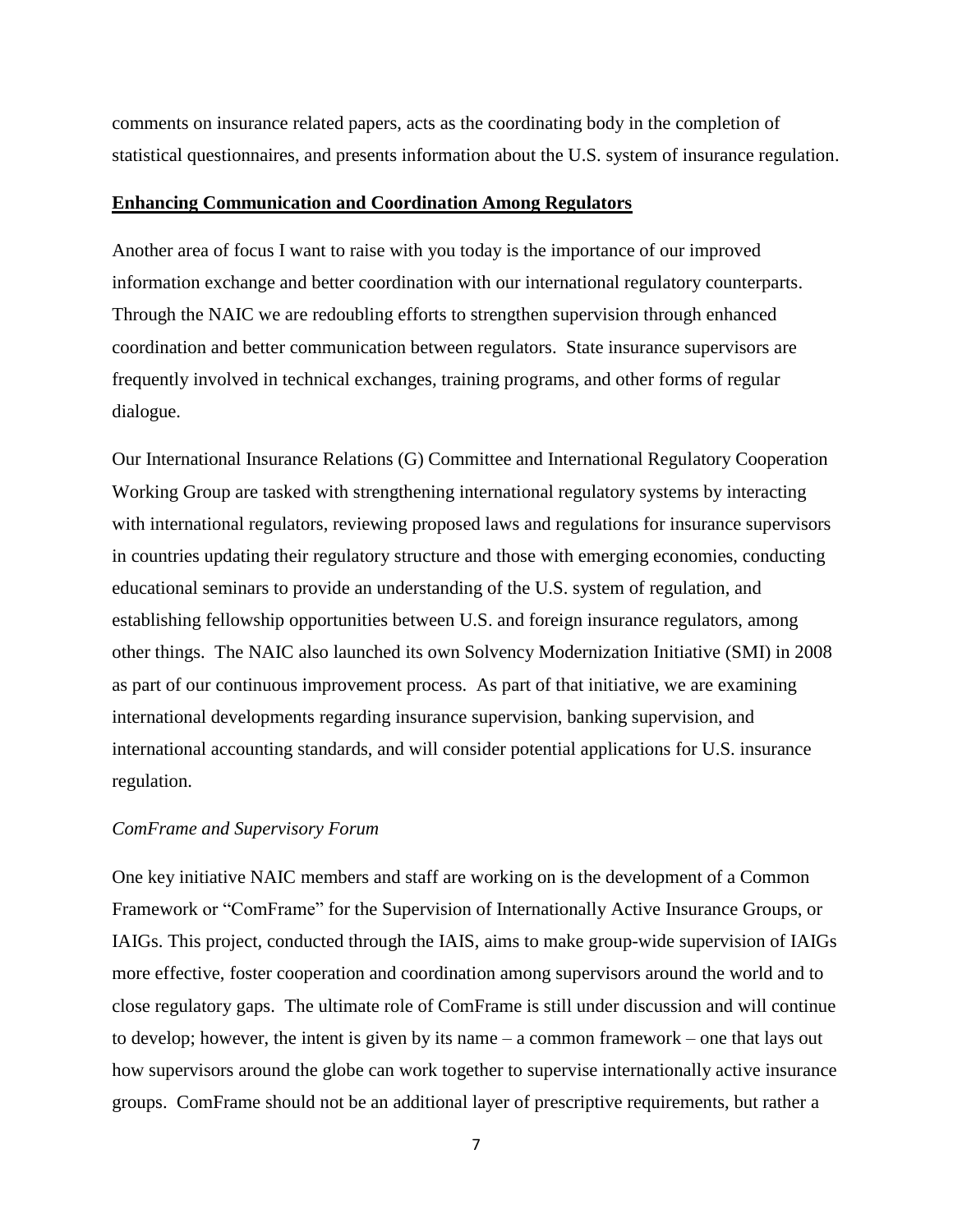framework that regulators from around the globe can use to effectively supervise large global firms, despite the differences that will remain between each of our respective regulatory systems. If done right, ComFrame has the potential to create a multi-jurisdictional approach to supervision that emphasizes robust oversight and cooperation while maintaining the proper balance between different jurisdictions.

U.S. regulators are also actively involved in the development of the Supervisory Forum at the IAIS. That Forum aims to strengthen the effectiveness of insurance supervision and to foster convergence of supervisory practices through the exchange of real-world experiences and the expertise of front-line, senior regulators from around the globe. The concept of the Forum stemmed from a U.S. proposal based on the U.S. multi-jurisdictional approach, utilizing discussions similar to those that occur at the NAIC's Financial Analysis Working Group (FAWG).

# *US-EU Dialogue*

Another critical area in the international insurance regulatory arena that continues to grow in importance is the work done to harmonize regulatory approaches and foster regulator trust and mutual understanding. We must remember that the focus of regulatory convergence should be the arrival at common outcomes, and not necessarily universal requirements or structures. As we continue to work with our international counterparts, U.S. regulators cannot abdicate our responsibility to consider the impact of regulatory convergence on U.S. insurance consumers and companies. We have an obligation to engage with our foreign counterparts, along with the FIO and USTR, to ensure that differences in regulation between jurisdictions do not become an unnecessary barrier to transatlantic trade, while preserving the elements of our system that provide a stable and competitive market.

A prime example of our work in this area is the NAIC-EU regulatory dialogue. The NAIC has had ongoing dialogues with the EU for over 10 years on various topical issues of mutual regulatory concern. These recurring dialogues have been critical to enhancing supervisory understanding, cooperation and coordination between our respective jurisdictions and have established the basis on which to build new cooperation projects. A new US-EU joint project, led by a steering committee of key U.S. and EU government representatives, is guiding the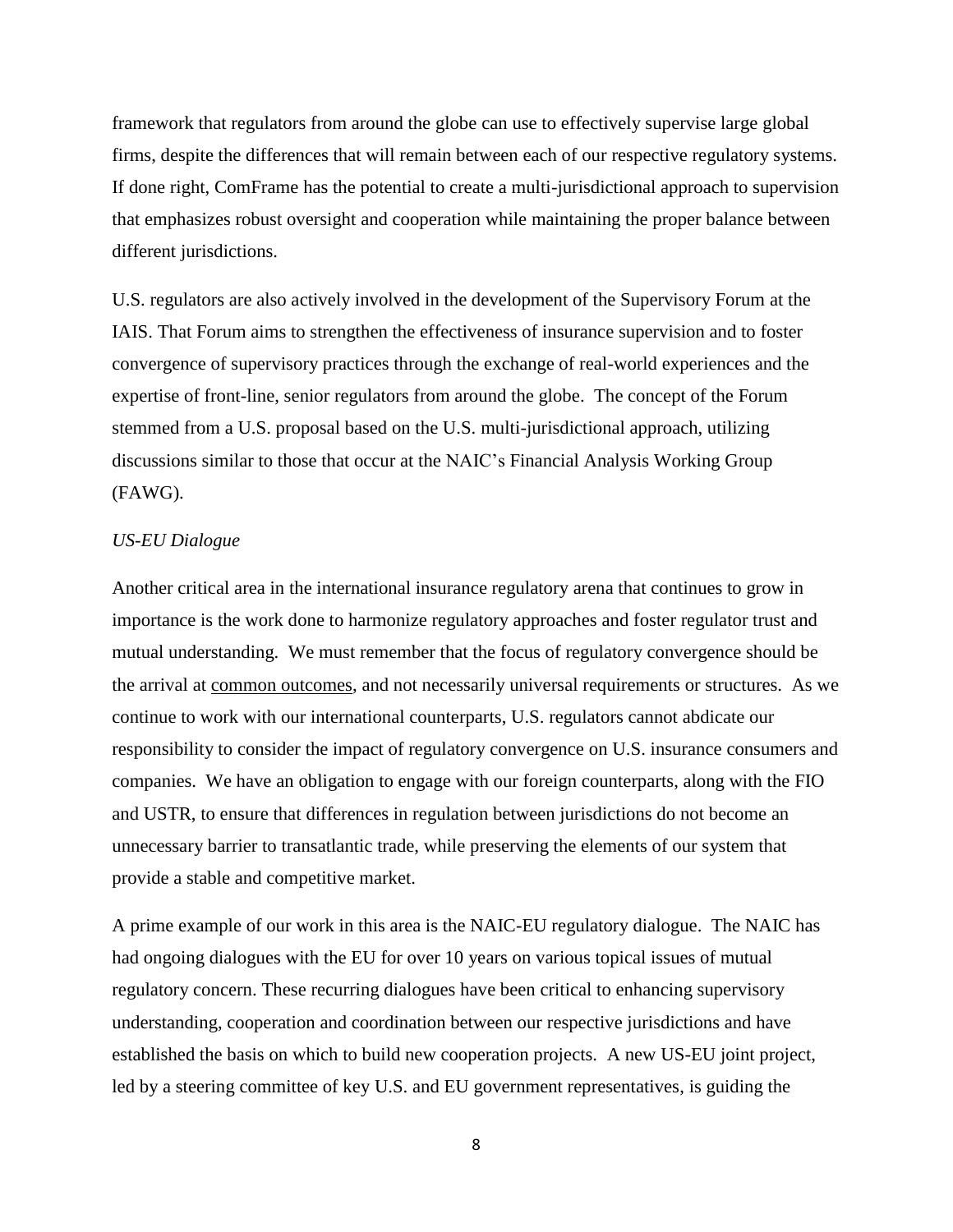priorities of 7 technical work streams to identify areas of alignment and differences between the two regulatory systems. The U.S. representatives to this steering committee are myself, NAIC CEO Dr. Terri Vaughan, and the Director of the Federal Insurance Office, Michael McRaith. Each of the technical work streams have representatives from the States, NAIC, FIO and the EU, and we believe this process provides us with an opportunity to work collaboratively with our EU counterparts and FIO in a constructive manner to develop an even better mutual understanding of our respective systems. Through these processes, regulators develop a trust in our respective systems while laying the groundwork for increasing convergence in the future, consistent with the IAIS standards. We continue to demonstrate that the U.S. has a strong system of insurance solvency supervision that helped the world's largest insurance market weather the worst financial crisis in decades.

Just last month, several U.S. regulators and I participated in a week of US-EU events including an NAIC-EU regulator-to-regulator dialogue in Washington. Topics we discussed included international standards development including ComFrame, supervisory cooperation, and issues of mutual concern related to global financial stability. We also discussed domestic regulatory developments and market trends in our respective jurisdictions. As I noted, these kinds of exchanges and dialogues are critical to successfully improving insurance regulation everywhere. Other issues that we continually discuss with our colleagues from Europe and around the world include best practices, transparency and due process, cross-border insurance services, and regulatory harmonization. The more robust dialogue and mutual understanding we can create, the better our regulatory communities will be equipped to face challenges that arise.

## *International Fellows Program*

Building on the success of our China Intern-Pilot Program in 2004, the NAIC developed a formal International Internship Program in 2005 to advance working relations with foreign markets, emphasizing the exchange of regulatory techniques and technology. The program was formally renamed the International Fellows Program in 2010. The Fellows participate in a week-long orientation program at NAIC offices in Kansas City, Missouri, focusing on the broad principles of insurance regulation in the United States. Each Fellow then travels to a different state for five weeks, working in technical areas of their specialization under the supervision of a state